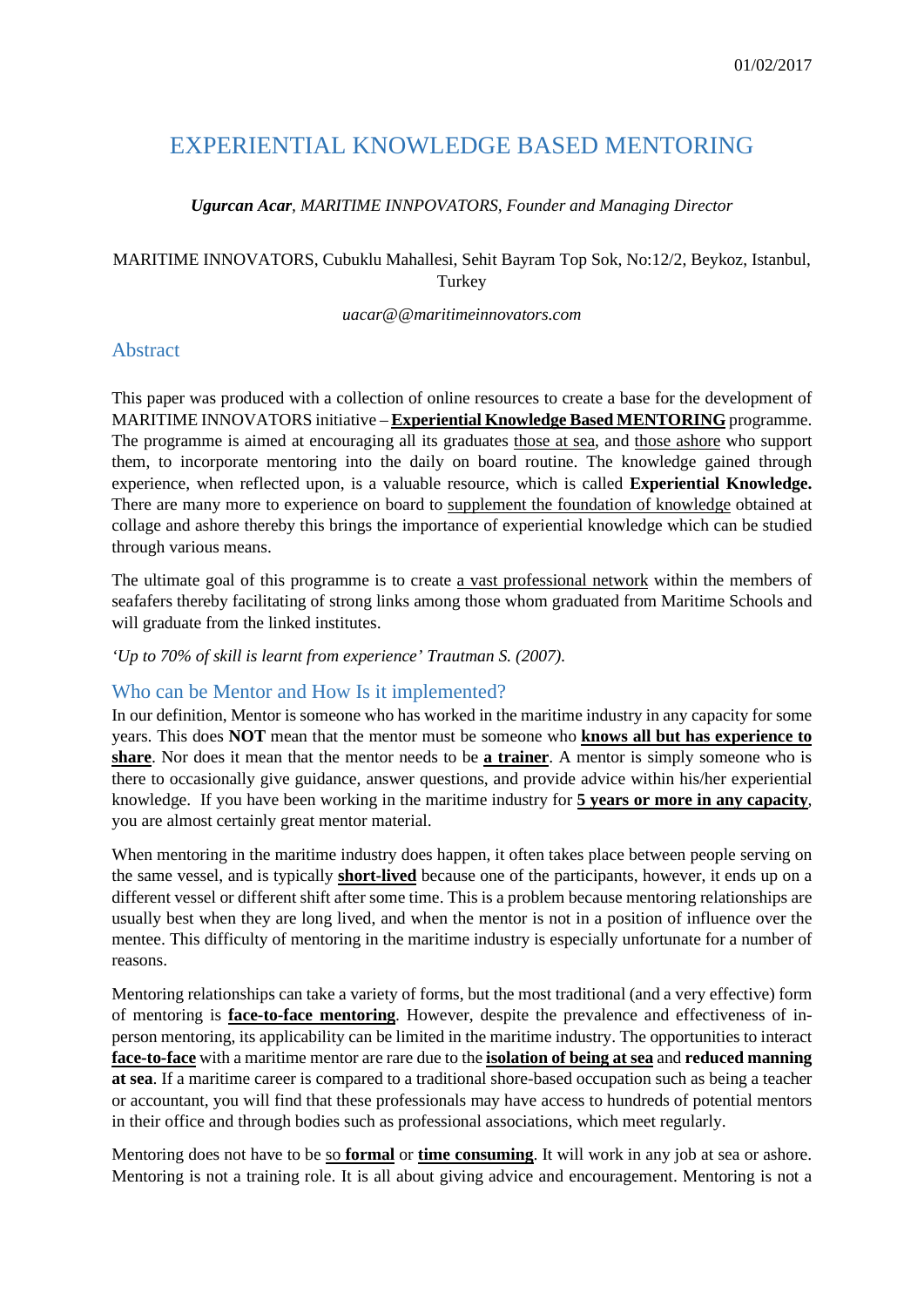training role. It is also packed with good advice from an experienced persona who has been a seafarer since childhood, with various mentors in the many different sectors and roles that he has worked in. We believe that anyone can be a mentor at sea and anyone can need mentoring. Numerous examples will be included based on maritime graduates experiences and their research, of how the flow of knowledge can be established in order to widen and consolidate the on-the-job experience of those progressing through the ranks, including newly promoted Masters. The mentoring has a role in improving communications and enhancing team-building, and hopefully leading to a reduction in accidents and incidents at sea which is in the agenda of administrations at local, regional, national and world wide level.

In the last few years, thanks the technology that it has provided a mechanism for those not physically co-located to interact with one another. That technology can be used to support mentoring relationships.

#### Why mentoring?

There have been many factors have led to a reduction in the opportunities for on-the-job experience, including changes in technology, faster promotions and reduced sea-time requirements between certificates of competency. There are also many barriers to the easy transfer of experiential knowledge, including language and culture, and there is the ever-lasting problem of pressure of work and lack of time. Furthermore, maritime graduates had the experience of being left aside and no further career progression apart from the path they were given at sea for some reason. Reality is that average working time of a seafarer at sea is 4.8 years therefore it is fundamental that these seafarers need to be linked with shore based responsibilities that they can contribute and develop in maritime sector with the unique experience they attained at sea.

The maritime industry has a tradition of learning from others on-board; therefore, the model is there. However, the on-board community is small and sometimes highly variable in timing and composition. Furthermore, on-board mentorship opportunities do not begin until the mariner is actually on-board, yet mentorship can be very useful well before that time. It would be wonderful if new workers and trainees had access to a larger and more stable community of peers and mentors. The world needs competent mariners and the availability of a welcoming community where connections can be made and answers can be found will contribute to the fulfilment of that goal. Hence, There is a real need for the new generation of seafarers to be guided so they acquire the skills and competence that instruction in colleges cannot deliver. This especially would create a great networking hence development opportunity for our graduates.

Researches establish that a contributory factor to the increase in accidents is that experiential knowledge (knowledge gained from professional, 'on the job' experiences and reflected upon) is not being passed from senior to junior officers on-board many merchant vessels, in the traditional way that it used to be, by mentoring. Through this mentoring programme the Maritime graduates has been engaged in a conversation about mentoring and the need to pass on professional experiential knowledge. Marine accidents and incidents are occurring due to a lack of experiential knowledge transferred by mentoring, and to provide a practical guide to mentoring that will attempt to re-establish the flow. Experiential knowledge is not something **tangible**, nor is it a subject that can be taught in college, although the concept should be addressed and the candidates encouraged to participate in experiential knowledge transfer. There are variety of reasons why transfer of experiential knowledge is difficult to be transferred from one to another is one is the lack of time for informal training which is due to ships and long working hours prevents mentors to take time off their busy schedule and take personal interest in training of juniors.

Maritime practices and traditions are very deep and need to be transferred from one generation of mariner to the next. Mentoring would be an excellent way of conveying those traditions and knowledge.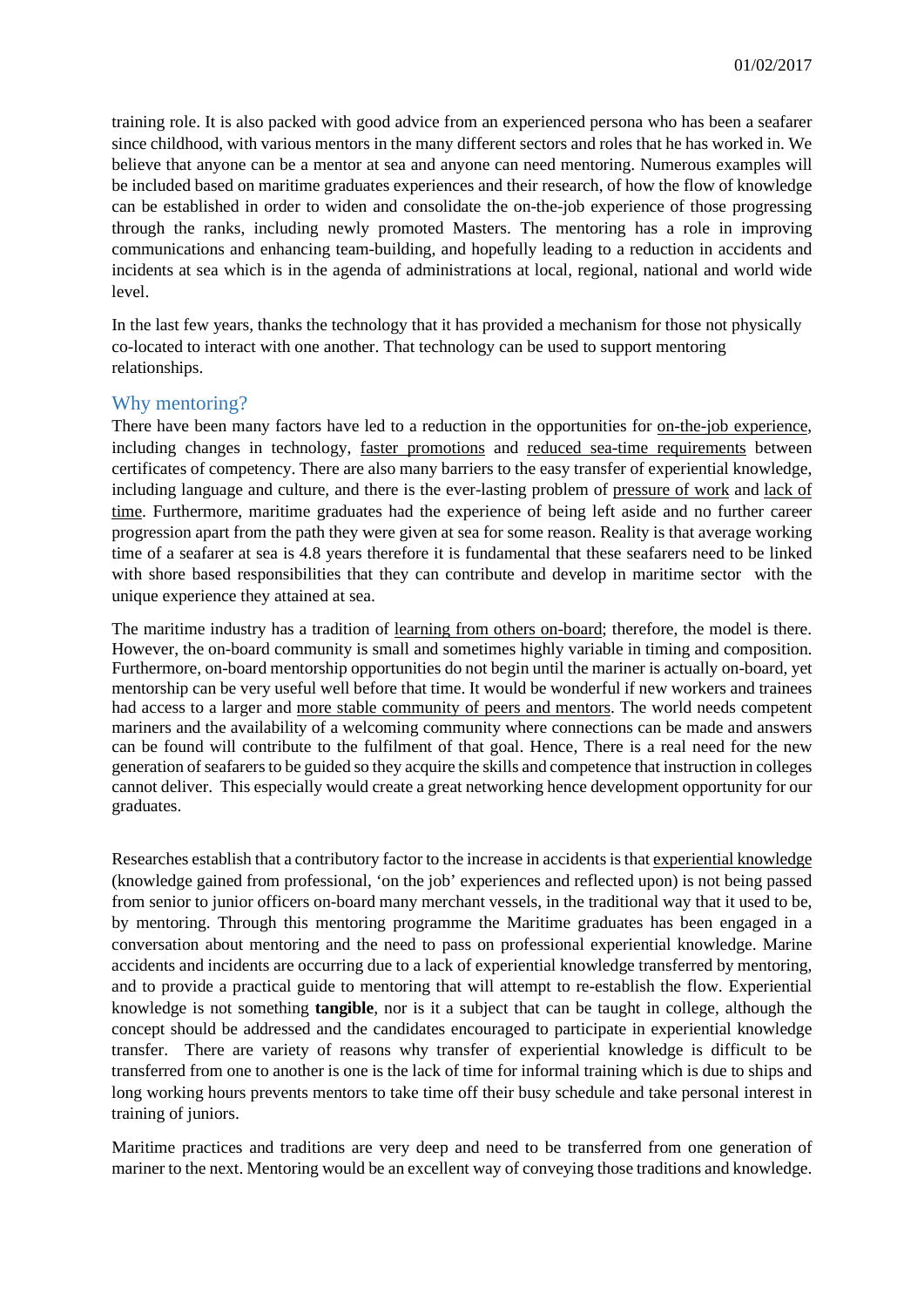The maritime industry is in desperate need of attracting new, bright young mariners. One of the best ways to do that in any industry is to raise the awareness and knowledge of the industry through the availability of career mentors and role models. As it stands now, how many mariner role-models are a young person likely to run into in the course of their daily lives? Very few - since most will be at sea! Young people need to see the profession as being full of challenge and opportunity. That is one of the surest ways of raising the number and quality of new employees and, as a result, the success of the profession as a whole. These factors make mentoring a particularly valuable activity in the industry. So there is a real disconnect in the maritime world where there is a huge need and very little opportunity for mentoring.

#### Who and how the mentoring will be done?

If we are asked 'Are you a mentor?', it is quite likely that many of us would say 'No,' and yet many people are mentoring without necessarily being conscious of doing so. Why is this? Probably because if we have read about mentoring, it is usually set out as a rather formal process and often on a designated one-to-one basis over a long time period. In some cases, people lay claim to having had a mentor for much of their career and are undoubtedly extremely fortunate to have such support and advice. An example of such a formal mentoring scheme is that of the UK's Honourable Company of Master Mariners - which links a young seafarer with a Master Mariner with the aim of the latter helping the former through the knowledge acquisition and experience process to become a Master Mariner. It is a good scheme and career-long mentoring has resulted from it in some cases as a friendship bond develops between the two mariners.

On-board/shore-based mentors will operate in an informal system of experiential knowledge transfer, to allow candidates to experience operating a vessel under the close supervision of an experienced person. We can imagine the difference it would make if every seafarer took just few minutes out of their busy schedule each day to pass on a piece of their knowledge to another seafarer as when it is needed. The volume of knowledge transferred would be huge and, would make an immediate and significant difference within our graduates in short term and wider audience in medium and long term.

Learning is a lifelong occupation and, as masters of our trade, each seafarers have a duty to pass this learning on. The young seafarers following on after us have a right to our knowledge. There is a limit to what can be taught at any maritime establishment and it is we who must fill in the gaps for them.

## Why is this important?

Informal learning (learning outside of regular curriculum-based courses) can account for as much as 70% of the learning done by workers in any industry. A huge part of that is being able to connect with people who have **experience** in the industry. Nowhere is this more important than in the maritime industry.

The benefits of mentorship are deep and varied. For the mentees, mentorship helps with recruitment and boarding a new profession, it is a strong form of knowledge sharing, it can contribute to worker retention in the industry, and it contributes greatly to skill development. Mentorship helps people navigate career path choices, understand what it takes to advance and perform, and gives them an insider's view not generally otherwise available.

Being a mentor has its benefits as well. Aside from the overall global goal of contributing to and improving the industry, being a mentor can be personally very satisfying, can extend your professional network, and can even provide opportunities to recruit the best and the brightest**.**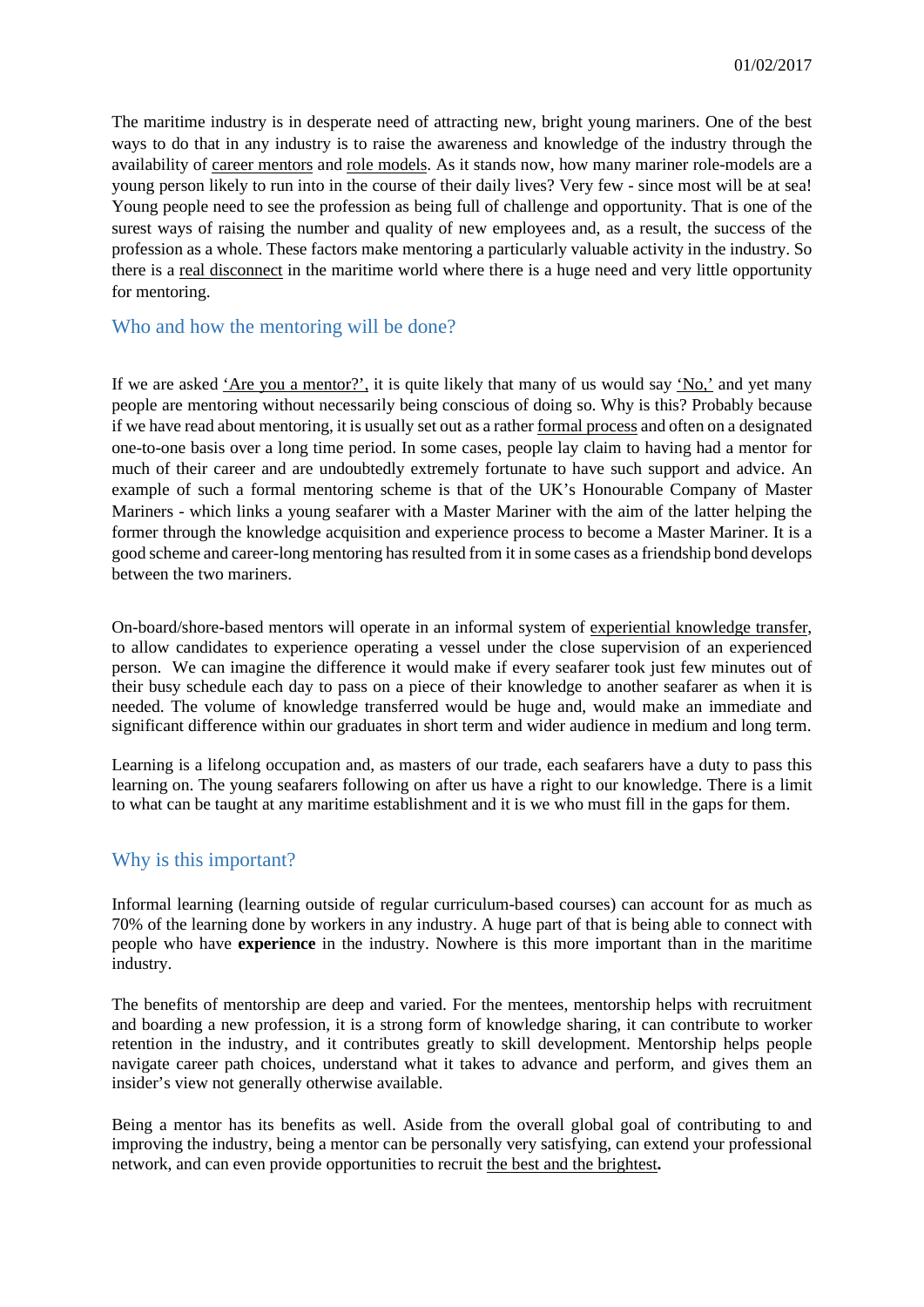## What Would It Look like?

Unfortunately, we have been dictated with the rules and regulations where our voices are usually unheard. In an ideal community, policies would indeed be **community-dictated** to the greatest extent possible, but as it stands this platform will only be available to our graduates in short term and may well be accessed to wider audience in medium and long term.

On-line community where **mentors** and **mentees** can primarily connect where they ask questions, share experiences, post documents and web-sites, conduct polls, communicate both publicly and privately, and generally discover new people, information and resources, identify problems and bring their own solution which can help them in their new career. This would be

- 1- An online platform where members can find each other and connect and facilitate Networking – **Our suggestion is to use LinkedIn effectively**
- 2- Each member will have an profile and specify their experimental knowledge, expertise, knowledge, work-based experience etc
- 3- Each member to be appointed as Mentor and Mentee. Mentors will have the role of Mentor as described before. This will apply to Mentees.

Being devoted to mentorship in the maritime industry, we would also have the opportunity to create resources - which are specifically geared toward creating and maintaining mentorship relationships.

## Mentoring is Not Training

In the maritime community, there is variety of cultural and general industry knowledge that can only be learned through **informal means**. Mentoring is a very powerful way to share some of that knowledge. However, there must be a clear distinction between mentoring and training. It is important to discuss this because there are organizations who attempt to use mentoring, sometimes in the form of job shadowing, as a way to accommodate for shortcomings in their training operations. Mentoring and training are each very valuable, but they are different activities used to achieve different outcomes. Mentoring is an outstanding supplement to training, but never a replacement for excellent training.

One main reason is that the process of mentoring is different than the process of training and mentoring does not lead to reliable and valid assessment. Training should be formal, structured, standardized, and well analysed. Mentoring is not formal, structured, standardized nor well analysed.

There is also a major difference in the topics covered during training and mentoring. There are skills and knowledge a mariner or other maritime worker needs to know to do their job safely and efficiently. On the other hand, there is also professional knowledge a maritime worker needs in order to make important personal, professional and career-related decisions. A mentor may not be able to tell a mentee how a particular piece of equipment is used but they can tell them what it is like to be at sea for extended periods of time, or what broad opportunities exist for advancement in the industry. Training and mentoring have different goals, teach different knowledge, and require different techniques and tools. They are both extremely valuable, but are very different from one another.

Mentoring relationships are confidential, trust-based, voluntary arrangements between a mentor (someone with significant experience in some area) and a mentee (someone who either wishes to work in that area, or is working their way through the ranks). The idea is that the mentor is able to provide guidance based on his or her experience - which will help the mentee make more informed professional choices. Mentors are role models, advisors, supporters, leaders, motivators, network enablers and sources of wisdom, experience, and inspiration. The most important characteristics of a good mentor (other than expertise and experience) include a genuine desire to be helpful, good communication skills and patience.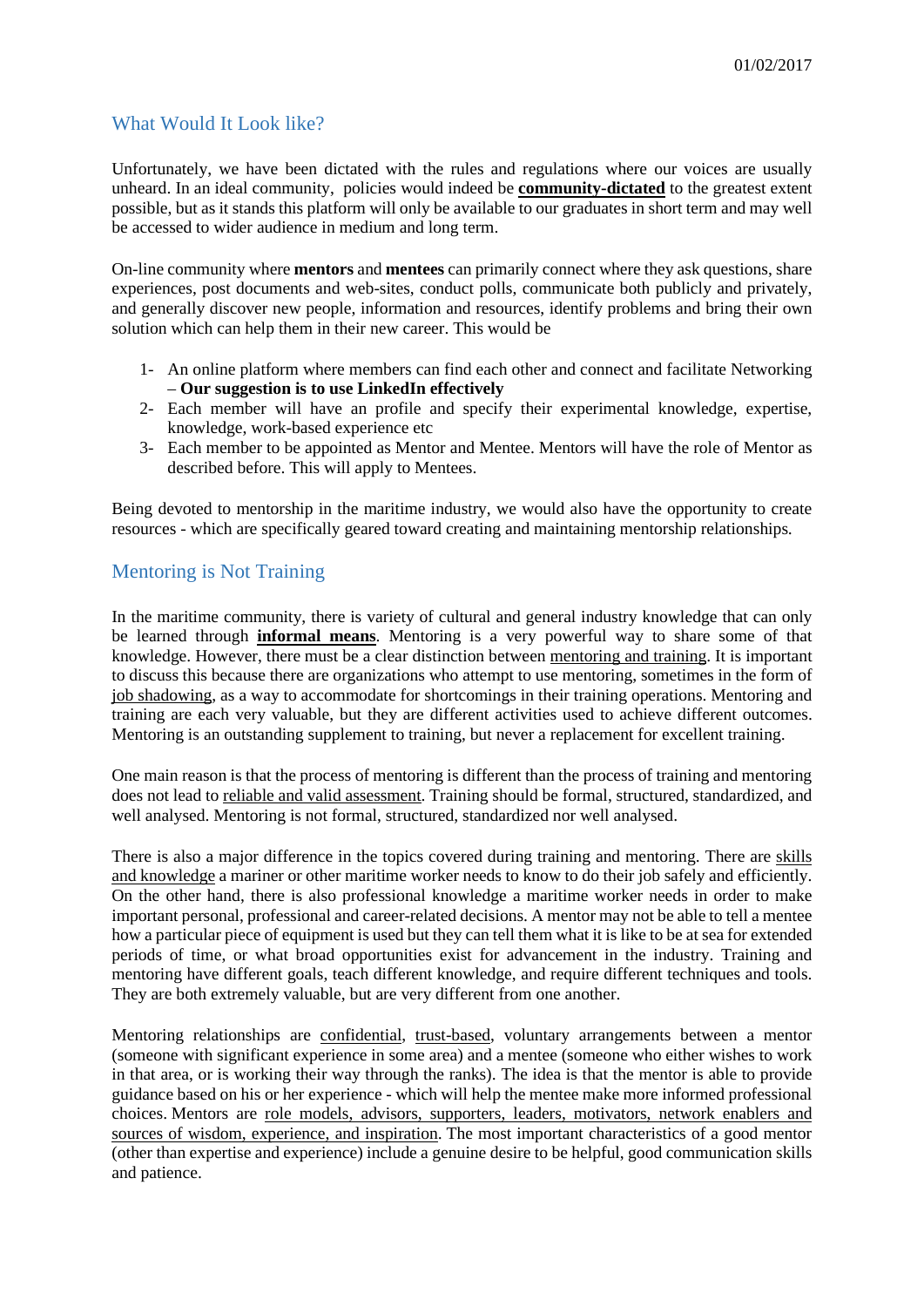Good mentoring relationships and interactions have a number of characteristics.

- 1. **Sustainable:** The best mentoring relationships are often long-lived. That is not to say that good relationships never run their course. However, the value of a long-lived relationship is that the mentor has much more intimate knowledge of the personality, goals and context of their mentee. They often are able to follow the mentee through many stages of their career. It is this intimate knowledge that enables the mentor to provide appropriate guidance.
- 2. **Personal:** It is important to realize that mentoring relationship are personal relationships. This goes both ways. Mentors should be personally vested in the lives of their mentee. This personal connection makes them caring and responsive mentors. The implications of the mentor's guidance on the life of the mentee are significant, and the personal connection creates a responsibility to the mentee to respect this significance. Likewise, mentee need to feel comfortable sharing their questions and concerns with their mentor - especially those which might be difficult to share with a superior or peer. They need to feel as though they can trust their mentor, and this trust only comes from respect and, for lack of a better word, intimacy.
- 3. **Objective:** Mentors should never be in a position of conflict or influence with respect to their mentee. They should not be a superior of the mentee, should not be part of **a regulatory body** which oversees the work of the mentee, should not be from highly competitive companies, and ideally should not work at the same company as the mentee. We realize that this last point goes contrary to most maritime mentoring relationships. We have heard from dozens of mariners who owe huge debts of gratitude to, for example, a captain from their past who took them under their wing and acted as their mentor. These were, undeniably, very successful mentoring relationships. Therefore, you may or may not agree with this point, but it is important to consider it, regardless. Most experts on mentoring argue that such a relationship can never reach its full potential because there will be some topics which are difficult to broach due to the superior-inferior relationship.
- 4. **Win-Win:** The benefit of the mentoring relationship is great. The mentor will challenge their mentee via supporting, guiding, and even opening doors or making connections to others that will be of real benefit to the mentee. But interestingly, whenever you speak with a mentor, you invariably hear of the incredible benefit that they, too, have derived as a result of the relationship. Being a mentor challenging, keeps you sharp, connected with, and informed on the needs and issues of young academics. You will always learned something from each of these relationships, and every one of them was highly satisfying and rewarding - especially when you feel as though I made a real difference in someone's life. The benefits of mentoring flow both ways - being a mentor is not a strictly philanthropic experience.

## Mentoring Online in Maritime Context

Mentoring in the maritime industry is a long-held and incredibly valuable tradition with benefits accruing to both the mentor and the mentee. However, due to the unique nature of the maritime working environment, the opportunities to form and sustain a mentoring relationship are actually very limited. Therefore mentoring is vastly underutilized - despite its remarkable benefits. Fortunately, over the last few years technology has matured to the point where it can now come to our rescue by overcoming the constraints of time and location.

Mentoring is traditionally done face-to-face. However, opportunities to interact face-to-face with a maritime mentor are rare due to the isolation of being at sea and reduced manning. You would add to this the diversity of languages sometimes spoken on-board, and the fact that potential mentors are, more and more, burdened with paperwork and other activities while on-board, opportunities for mentoring junior crew are rare and becoming rarer. Even when mentorship does take place between a superior and subordinate serving on the same vessel, the relationship may be less than ideal. This is because mentored relationships are typically most effective when they are long lived and when the mentor is not in a position of influence over the mentee - neither of which can usually be satisfied by on-board mentoring relationships.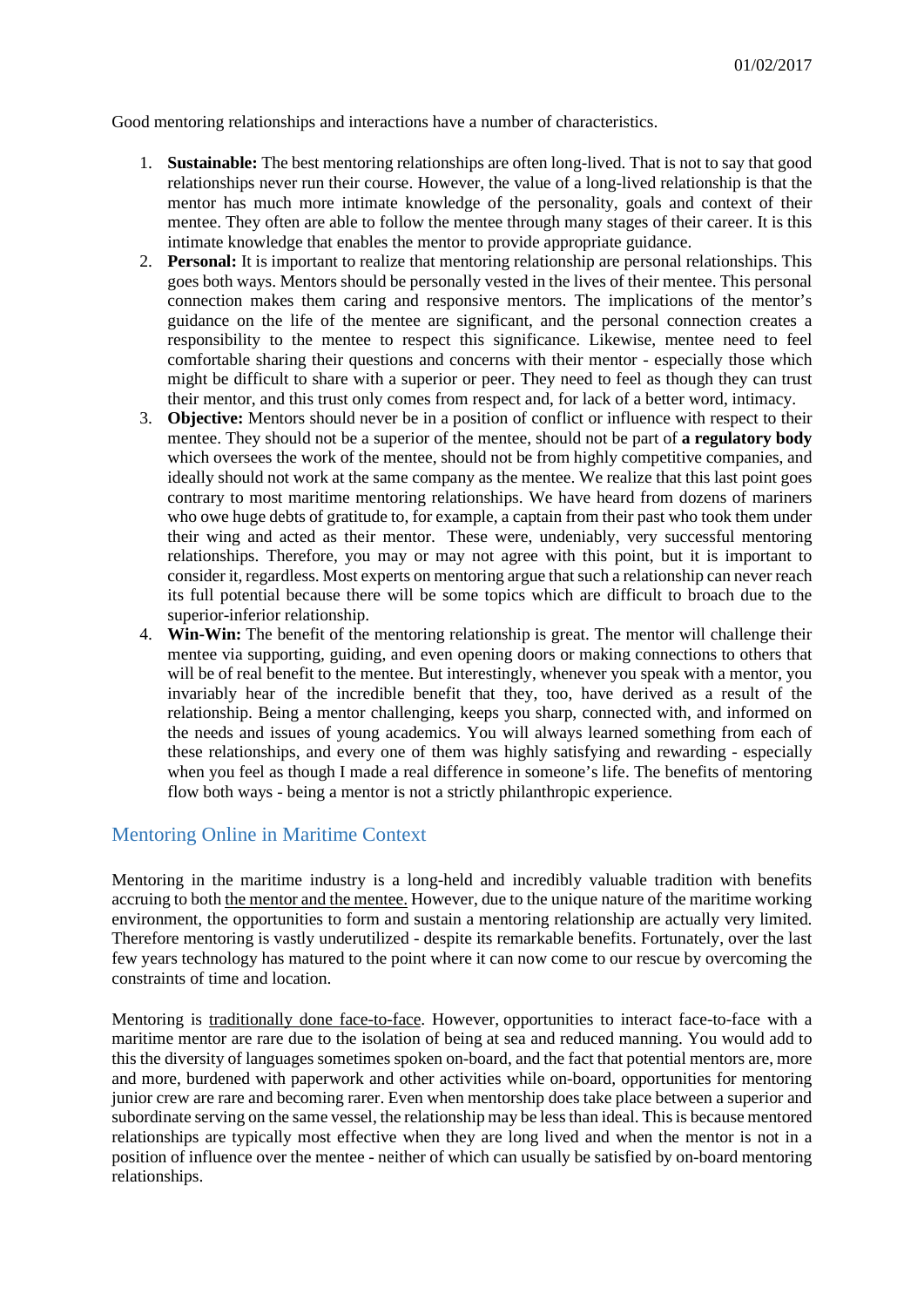Online mentoring is simply mentoring which is facilitated by a web-based application. The main idea, of course, is that traditional mentoring relationships are constrained by time and distance - the mentor and mentee must meet at a time and location available to them both. This greatly limits the opportunity to find mentors and maintain a mentoring relationship. It provides tools for mentors and their mentees to interact without having to meet face-to-face, or for that matter, without even having to be available at the same time. This greatly increases the domain of available mentors for a mentee since the mentor could be located anywhere in the world (even in a significantly differing time zone), as long as both parties have reasonable internet access. While it is true that not all mariners do have reliable and continuous access to the internet, the numbers are growing and most certainly have reached a point where online mentoring is more than viable.

Another benefit of online mentoring is that it greatly enables opportunities for group-based mentoring. Most mentoring is done one-on-one. Even so, in some cases it is more efficient and more appropriate to conduct mentoring as a group (one mentor, several mentees). In the past, even when it was appropriate to engage in group mentoring, it has been especially difficult because the problems of time and distance constraints are made all the more complex when there are more than two people involved. Online mentoring, because it removes the constraints of time and location, makes group-based mentoring no more complex than one-on-one mentoring. This makes group mentoring a possibility which effectively did not previously exist. While group-based mentoring does not replace one-on-one, it can greatly improve mentoring efficiency, allowing one mentor to accommodate more mentees. It also creates the opportunity for peer-mentoring - mentees exchanging knowledge and experience to learn from one another.

Aside from those differences, the nature, outcomes and effectiveness of the mentoring interactions are the same for online mentoring and traditional (face-to-face) mentoring. The only real difference is that Online mentoring interactions are far more flexible in nature, and the field of potential mentors is infinitely larger. Both are good things.

Please note that online mentoring does not require that the mentor and mentee restrict themselves to online communications once a relationship is established. If it happens that they are located nearby one another and wish to meet - it may be very rewarding for them to do so. Online mentoring does not remove mentoring opportunities, it expands them.

This initiative will help remove barriers to career mobility for seafarers at sea/shore that will encourage more young people to apply for a career at sea, and ensure that when they decide to come ashore they can more easily remain in the maritime cluster in positions where maritime experience and qualifications are highly valued and are essential.

#### Initial Plans

The general intention for the site is to provide a venue where mentors and mentees can find one another and connect to share knowledge. One of the greatest values to mentees will simply be the ability to browse the expertise and experience of the various mentors to find those who can provide advice of value given the needs of the mentee.

The site will facilitate one-on-one or general mentoring, and will provide general mentoring areas where any mentee can ask questions of the community of mentors at large. Groups will be created in order to allow people to indicate their interest in (and connect with others who are interested in) specific aspects of the industry. This will help focus discussions and create repositories of targeted advice and knowledge.

The mentoring interactions can take place via the site's discussion areas or direct messaging as appropriate. For those who have the ability, connection through other avenues such as Video Conferencing can be facilitated. As much as possible, I will try to have the site issue notifications and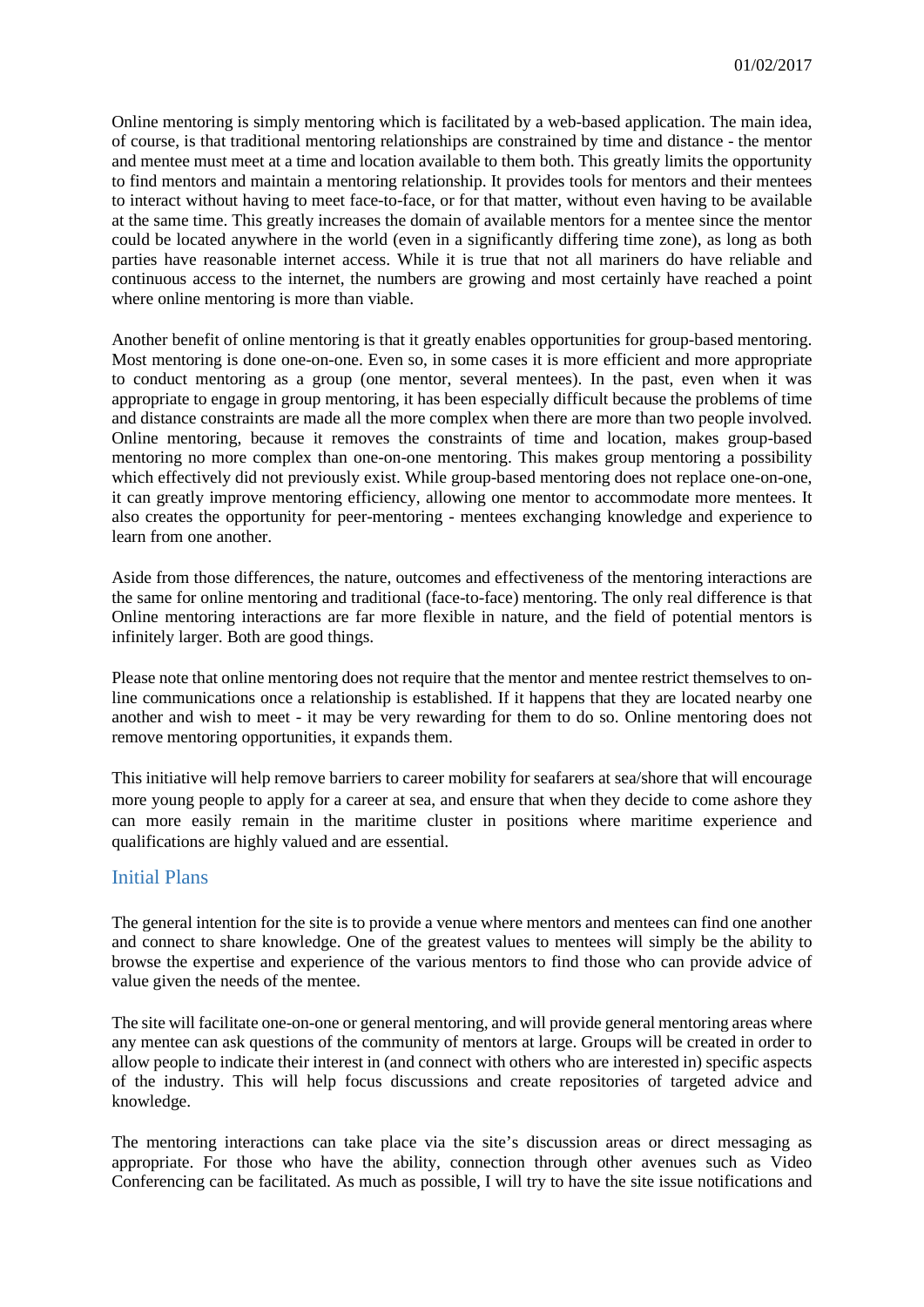communications via e-mail in order to accommodate those who are on vessels with e-mail, but no web access.

This will be kept very simply in the initial stage. To this end, a "steering committee" of mentors whose maritime experience and expertise help guide the initial configuration of the site and the mentorship process.

The initial work of this initiative are to:

- 1. Create a directory of maritime graduates will act as mentors and mentees, including a description of their expertise, years of experience, location, languages spoken, etc.
- 2. Facilitate a "Find a Mentor and Mentee" function for mentees so that they can find mentors who match their career aspirations.
- 3. Provide a venue where mentoring can take place including one-on-one mentoring, group mentoring, and peer mentoring.

#### Creating a Directory of Graduates

When a mentor joins the site, they are asked to create a profile based on LinkedIn and whether to register as a mentor. When doing so, they are asked for various bits of information including their areas of expertise, languages spoken, years of experience, etc. This information allows mentees to find mentors who match the career aspirations they have.

## Finding a Mentor

Mentee will be able to find their Mentor with their experience areas, languages spoken, etc. The site then searches the mentor database for any mentor matching at least one of the desired attributes. The resulting mentors are then listed for the mentee, in order from the best match to the most minimal match.

The mentee can look through the matched mentor profiles to see which mentors look most appropriate. They can then initiate contact with the potential mentor using the site's messaging mechanisms. Through this discussion, both mentor and mentee can determine whether they believe a good experience and personality match has been found. If so, the mentee is invited to join the mentor's group and mentoring begins.

#### A Venue for Mentoring Interactions

Once a mentoring relationship has been established, mentoring can proceed in a variety of ways. There is no incorrect way to mentor, so long as the relationship is respectful, supportive, and productive for both mentor and mentee.

Some will choose to communicate through the mentoring site using the messaging system or the discussion areas of the mentoring group. Others will choose some external mechanism such as e-mail, telephone, or Video Conference. Still others may actually see one another in person, if that option is available.

In addition to these mentor-mentee interactions, the site also has an area for general discussions and support among the entire site membership. Here, questions can be asked and answered, polls can be conducted, and information can be shared. Ultimately, all of these interactions will form a knowledge base that future generations of mentors and mentees can draw upon.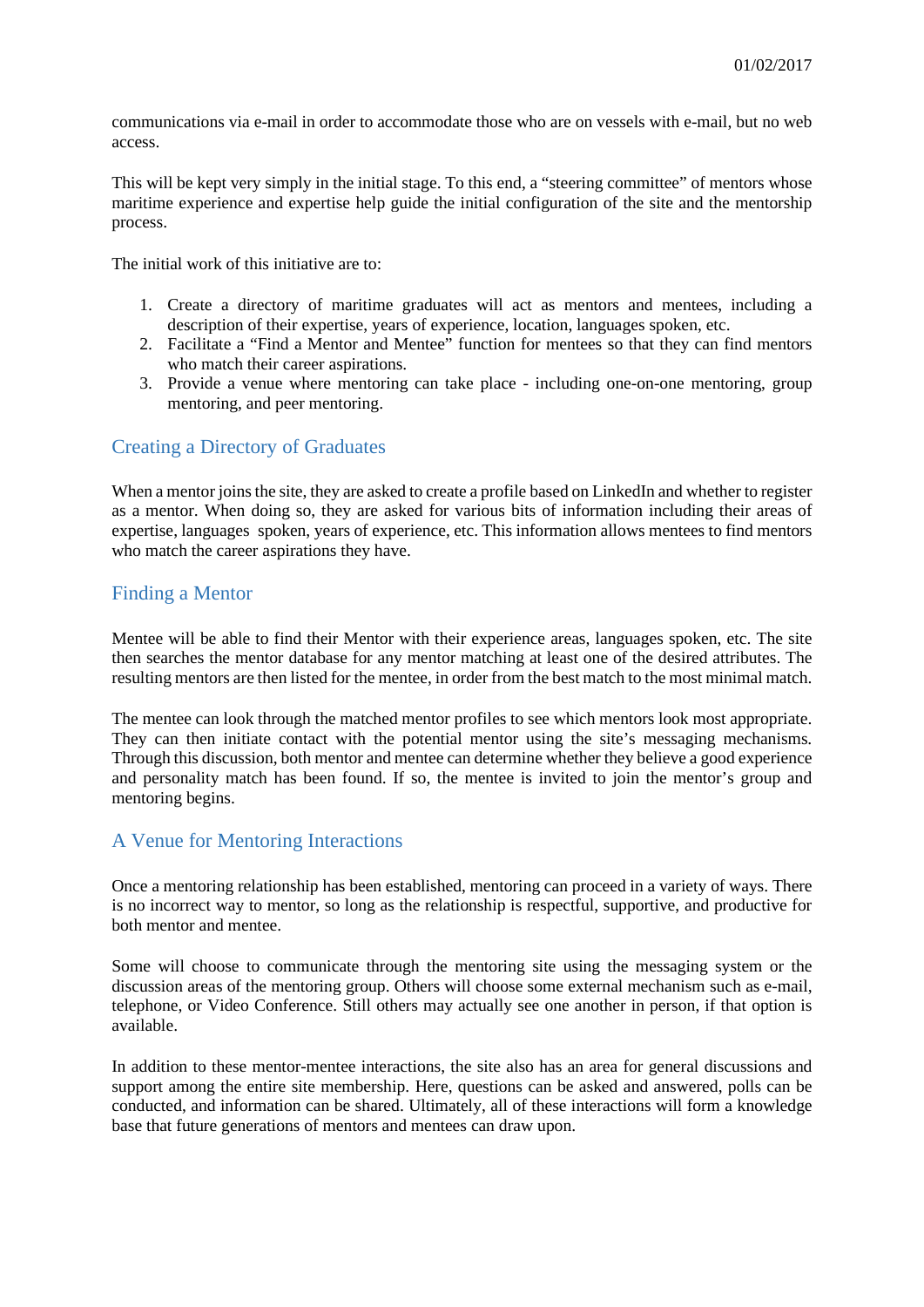# The Value of Online Mentoring

Online mentoring would simply mentoring facilitated by a web-based application (Such as LinkedIn). The main idea, of course, is that traditional mentoring relationships are constrained by time and distance - the mentor and mentee must meet at a time and location available to them both. This greatly limits the opportunity to find mentors and maintain a mentoring relationship.

Online mentoring overcomes these barriers. It provides tools for mentors and their mentees to interact without having to meet face-to-face, or for that matter, without even having to be available at the same time. This greatly increases the domain of available mentors for a mentee since the mentor could be located anywhere in the world (even in a significantly differing time zone), as long as both parties have reasonable internet access. While it is true that not all mariners do have reliable and continuous access to the internet.

Another benefit of Online mentoring is that it greatly enables opportunities for group-based mentoring. Most mentoring is done one-on-one. Even so, in some cases it is more efficient and more appropriate to conduct mentoring as a group (one mentor, several mentees). In the past, even when it was appropriate to engage in group mentoring, it has been especially difficult because the problems of time and distance constraints are made all the more complex when there are more than two people involved. Online mentoring, because it removes the constraints of time and location, makes group-based mentoring no more complex than one-on-one mentoring. This makes group mentoring a possibility which effectively did not previously exist. While group-based mentoring does not replace one-on-one, it can greatly improve mentoring efficiency, allowing one mentor to accommodate more mentees. It also creates the opportunity for peer-mentoring - mentees exchanging knowledge and experience to learn from one another.

Aside from those differences, the nature, outcomes and effectiveness of the mentoring interactions are the same for e-mentoring and traditional (face-to-face) mentoring. The only real difference is that Online mentoring interactions are far more flexible in nature, and the field of potential mentors is infinitely larger. Both are good things.

Mentoring is essential in the Maritime Industry due to the rather fragmented make-up of its' sectors, especially shipping, which may leave young professionals feeling isolated and with no one to turn to for advice on firstly their original choice of employment and secondly on how to progress into one of the many other areas of the Maritime business.

It is said that *"You should learn from your mistakes"* – far better to *"Learn from others mistakes" –* and, indeed, their successes. Mentoring is more than just telling someone how to perform a task, more than imparting academic knowledge. It is the guiding of mentees to fulfil their aspirations and Continuing Professional Development, successfully, throughout their Maritime Careers.

Mentoring is the way to ensure a complete education in the profession that a "seafarer" will need during his or her duty onboard. Much can be learned from books and other sources, but when you suddenly have a problem, the written material can not tell you how to handle it. Person to person is a very effective means to solve things that appear and also to get clear answers what to do or not to do. Sitting down and discussing maritime questions will often give better answers because there is "life experience" behind the answers. This will give more that just reading from some written material, even if we for the moment do not have all the answers ourselves!

## **CONCLUSIONS**

This initiative will create a platform for our graduates for further career development at sea and ashore by sharing experiential knowledge for the benefit of ourselves, and also those who will come after us.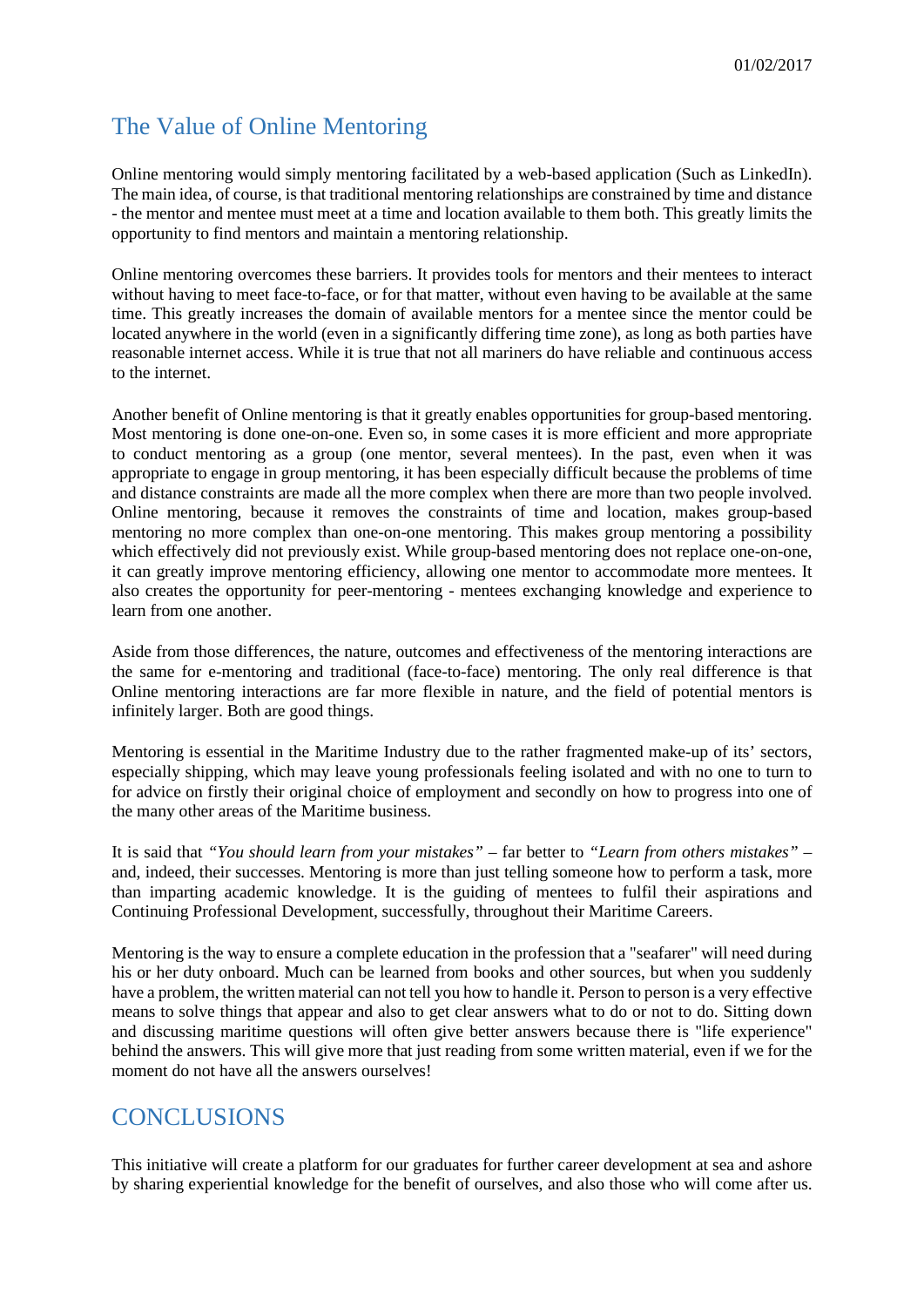It is motivating and challenging for both - mentor and 'mentee' - with great benefits. Helping someone is not hard if you can give them a little bit of knowledge you have gained over the years or the mistakes that bit you in the backside - would be a step in the right direction. It is stated that some of the seafarers learn nearly 90% competence through mentoring and on the job.

This mentoring system could be of service for our graduates at first and to all the young mariners from all over the world in medium and long run. Attracting young and talented people to this profession is getting harder and the maritime industry is facing an acute shortage of qualified seafarers. Seniors who love and have enjoyed this profession can contribute very positively in conveying the adventure and opportunities this profession offers."

We need to encourage our graduates to get into the industry and represent our voices. Those are the people who will not have a natural network in the industry and often encounter difficulties. A mentor might be able to intervene at a high level to reduce barriers set up by a lower level employee to prevent advancement by such individuals. Indeed in some parts of the world the knowhow of this job is being lost due to lack of interest new fellows to whom we cannot pass on our experience.

Leaders onboard are failing in standards and neglecting their duties as coach/teacher because of poor upbringing. They feel that seafaring is just another ordinary job. We need to overcome these barriers when shaping better mariners for the future.

Experiential knowledge, that is knowledge gained from experience and reflected upon, is not being transferred onboard today's modern merchant ships in the way it used to be, by mentoring, and this is leading to accidents and incidents. Lack of experiential knowledge was the primary cause of an accident.

## **REFERENCES**

1| Launch of 'Mentoring at Sea - the 10 minute challenge' by The Nautical Institute

#### 2| MENTORING MEETING AHEAD OF UK BRANCH CONFERENCE

3| Thinking ahead\_ From safe anchorages to mentoring the next generation of mariners

4| Mentoring In The Maritime Industry - A Call To Action

#### 5| MENTORING & THE TRANSFER OF EXPERIENTIAL KNOWLEDGE IN TODAY'S MERCHANT FLEET

6| Gen Memo 28/13: Advisory Council Appointment / Career Path Mapping / Fatigue / Mentoring at Sea / ISWAN

7| Mentoring at Sea, *Philip Wake MSc, FNI Chief Executive*

8| Mentoring at Sea The 10 Minute Challenge, Captain André L. Le Goubin MA FNI STS Mooring Master

9| Maritime Mentorship Spotlight on Mentor Lars Brandt, *Murray Goldberg*

10| Maritime Mentorship Spotlight on Mentor Russ Garbutt, *Murray Goldberg*

11| Maritime Mentoring Community Now Available: Sign up and Spread the Word, *Murray Goldberg*

12| Web-based Mentoring in the Maritime Industry - An Introduction, *Murray Goldberg*

13*|* A Primer on Mentoring in the Maritime Industry, *Murray Goldberg*

14| Outstanding Response to On-Line Maritime Mentoring Proposal, *Murray Goldberg*